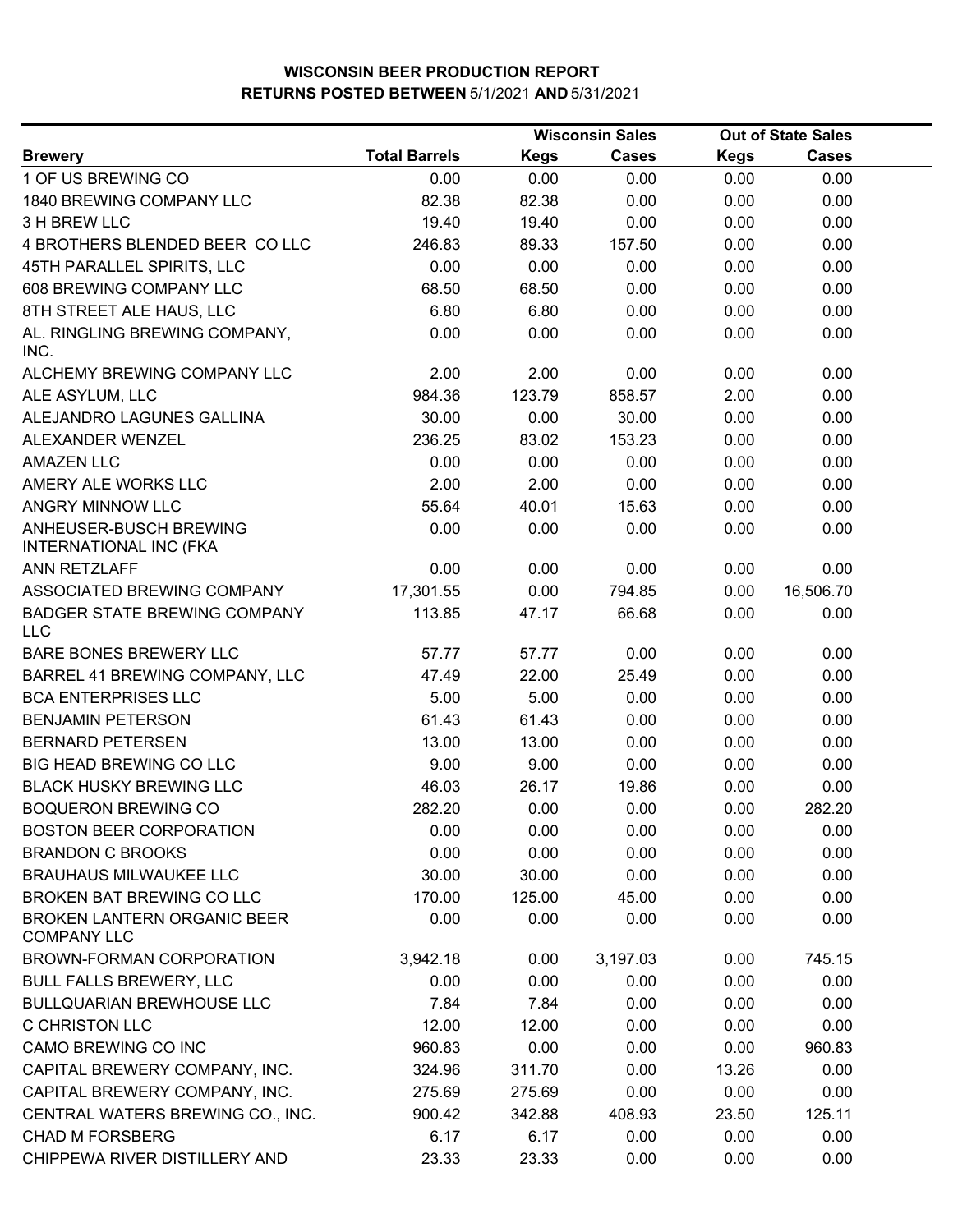|                                                 |                      |             | <b>Wisconsin Sales</b> | <b>Out of State Sales</b> |              |  |
|-------------------------------------------------|----------------------|-------------|------------------------|---------------------------|--------------|--|
| <b>Brewery</b>                                  | <b>Total Barrels</b> | <b>Kegs</b> | <b>Cases</b>           | <b>Kegs</b>               | <b>Cases</b> |  |
| <b>BREWERY LLC</b>                              |                      |             |                        |                           |              |  |
| CITY BREWING COMPANY, LLC                       | 0.00                 | 0.00        | 0.00                   | 0.00                      | 0.00         |  |
| COFFEE GROUNDS, INC.                            | 0.97                 | 0.97        | 0.00                   | 0.00                      | 0.00         |  |
| CONCH CO. INC.                                  | 10.64                | 10.64       | 0.00                   | 0.00                      | 0.00         |  |
| COPPER MOUNTAIN BEVERAGE CO                     | 0.00                 | 0.00        | 0.00                   | 0.00                      | 0.00         |  |
| <b>COPPER STATE BREWERY LLC</b>                 | 38.02                | 38.02       | 0.00                   | 0.00                      | 0.00         |  |
| <b>CORVALE LLC</b>                              | 0.00                 | 0.00        | 0.00                   | 0.00                      | 0.00         |  |
| <b>DANA KAINZ</b>                               | 0.00                 | 0.00        | 0.00                   | 0.00                      | 0.00         |  |
| DANIEL D SCHEY                                  | 29.79                | 24.71       | 5.08                   | 0.00                      | 0.00         |  |
| <b>DANIEL E SCHULD</b>                          | 12.00                | 12.00       | 0.00                   | 0.00                      | 0.00         |  |
| <b>DAVID A KNUTH</b>                            | 56.00                | 56.00       | 0.00                   | 0.00                      | 0.00         |  |
| DELAFIELD BREWHAUS LLC                          | 50.90                | 50.90       | 0.00                   | 0.00                      | 0.00         |  |
| <b>DELTA BEER LLC</b>                           | 66.55                | 57.65       | 8.90                   | 0.00                      | 0.00         |  |
| <b>DENNIS E ERB</b>                             | 5.00                 | 5.00        | 0.00                   | 0.00                      | 0.00         |  |
| DIAGEO AMERICAS SUPPLY INC                      | 56,993.97            | 0.00        | 0.00                   | 0.00                      | 56,993.97    |  |
| DJ FEDDERLY MANAGEMENT<br><b>CONSULTANT LLC</b> | 0.00                 | 0.00        | 0.00                   | 0.00                      | 0.00         |  |
| DOOR COUNTY BREWING CO LLC                      | 207.35               | 76.17       | 131.18                 | 0.00                      | 0.00         |  |
| <b>DOUBLE BREW LLC</b>                          | 0.00                 | 0.00        | 0.00                   | 0.00                      | 0.00         |  |
| DRIFTLESS BREWING COMPANY LLC                   | 49.00                | 49.00       | 0.00                   | 0.00                      | 0.00         |  |
| DRIFTLESS PURE LLC                              | 9.36                 | 9.36        | 0.00                   | 0.00                      | 0.00         |  |
| DUBS BREW, LLC                                  | 6.00                 | 6.00        | 0.00                   | 0.00                      | 0.00         |  |
| DUESTERBECK'S BREWING COMPANY,<br><b>LLC</b>    | 41.59                | 41.59       | 0.00                   | 0.00                      | 0.00         |  |
| EAGLE TRACE BREWING COMPANY<br><b>LLC</b>       | 656.34               | 467.00      | 189.34                 | 0.00                      | 0.00         |  |
| EAGLE TRACE BREWING COMPANY<br><b>LLC</b>       | 0.00                 | 0.00        | 0.00                   | 0.00                      | 0.00         |  |
| <b>EAST TROY BREWERY CO</b>                     | 20.25                | 20.25       | 0.00                   | 0.00                      | 0.00         |  |
| <b>EGR LLC</b>                                  | 62.00                | 62.00       | 0.00                   | 0.00                      | 0.00         |  |
| ENLIGHTENED BREWING COMPANY<br>LLC.             | 73.06                | 17.83       | 55.23                  | 0.00                      | 0.00         |  |
| FERMENTORIUM BEVERAGE<br><b>COMPANY LLC</b>     | 117.53               | 51.15       | 66.38                  | 0.00                      | 0.00         |  |
| FFATS BREWING COMPANY, LLC                      | 6.00                 | 6.00        | 0.00                   | 0.00                      | 0.00         |  |
| FIFTH WARD BREWING COMPANY LLC                  | 58.44                | 43.36       | 15.08                  | 0.00                      | 0.00         |  |
| FIVE STAR BREWING CO INC.                       | 593.51               | 0.00        | 0.00                   | 0.00                      | 593.51       |  |
| FLIX ENTERTAINMENT LLC                          | 0.00                 | 0.00        | 0.00                   | 0.00                      | 0.00         |  |
| FORTRESS NUTRITION, LLC                         | 0.00                 | 0.00        | 0.00                   | 0.00                      | 0.00         |  |
| FOX RIVER BREWING COMPANY II, LLC               | 250.19               | 191.48      | 58.71                  | 0.00                      | 0.00         |  |
| FOX RIVER BREWING COMPANY, LLC                  | 128.74               | 89.71       | 39.03                  | 0.00                      | 0.00         |  |
| FOXTOWN-GBC, INC.                               | 47.79                | 33.60       | 14.19                  | 0.00                      | 0.00         |  |
| <b>FRESAR INC</b>                               | 0.00                 | 0.00        | 0.00                   | 0.00                      | 0.00         |  |
| <b>FULTON LLC</b>                               | 30.74                | 11.00       | 19.74                  | 0.00                      | 0.00         |  |
| <b>G5 BREWING COMPANY LLC</b>                   | 37.50                | 37.50       | 0.00                   | 0.00                      | 0.00         |  |
| <b>GARYS PREMIUM COCKTAILS</b>                  | 0.00                 | 0.00        | 0.00                   | 0.00                      | 0.00         |  |
| <b>GATHERING PLACE BREWING</b>                  | 40.38                | 20.05       | 20.33                  | 0.00                      | 0.00         |  |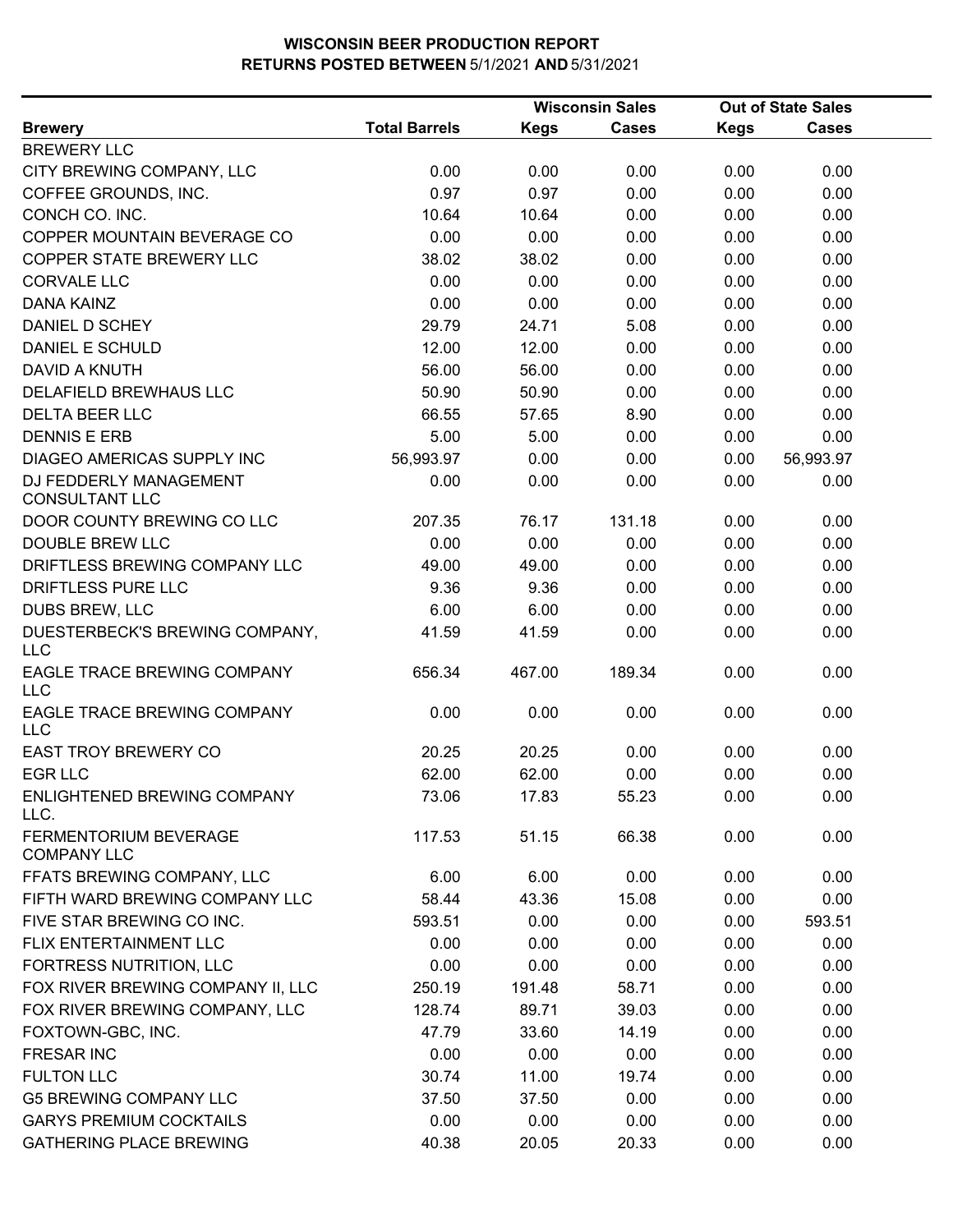|                                                   |                      |             | <b>Wisconsin Sales</b> |             | <b>Out of State Sales</b> |  |
|---------------------------------------------------|----------------------|-------------|------------------------|-------------|---------------------------|--|
| <b>Brewery</b>                                    | <b>Total Barrels</b> | <b>Kegs</b> | <b>Cases</b>           | <b>Kegs</b> | <b>Cases</b>              |  |
| <b>COMPANY LLC</b>                                |                      |             |                        |             |                           |  |
| GD3, LLC                                          | 191.84               | 191.84      | 0.00                   | 0.00        | 0.00                      |  |
| GD4, LLC                                          | 8.80                 | 8.80        | 0.00                   | 0.00        | 0.00                      |  |
| <b>GIANT JONES BREWING LLC</b>                    | 13.54                | 8.00        | 5.54                   | 0.00        | 0.00                      |  |
| GJS SALES, INC.                                   | 1,341.65             | 0.00        | 1,341.65               | 0.00        | 0.00                      |  |
| <b>GOOD CITY BREWING LLC</b>                      | 2.08                 | 0.33        | 1.75                   | 0.00        | 0.00                      |  |
| <b>GOOD CITY BREWING LLC</b>                      | 375.14               | 124.17      | 250.97                 | 0.00        | 0.00                      |  |
| <b>GRANT PAULY</b>                                | 1,075.00             | 300.88      | 774.12                 | 0.00        | 0.00                      |  |
| <b>GRAVITY BOX BREWING COMPANY,</b><br><b>LLC</b> | 5.50                 | 5.50        | 0.00                   | 0.00        | 0.00                      |  |
| <b>GRAY BREWING CO.</b>                           | 78.62                | 43.50       | 25.91                  | 0.50        | 8.71                      |  |
| <b>GREEN BAY BREWING COMPANY</b>                  | 572.85               | 300.09      | 272.76                 | 0.00        | 0.00                      |  |
| <b>GREENVIEW BREWING LLC</b>                      | 25.90                | 8.90        | 17.00                  | 0.00        | 0.00                      |  |
| <b>GREGORY YORK</b>                               | 21.71                | 21.71       | 0.00                   | 0.00        | 0.00                      |  |
| <b>GUY R LILJA</b>                                | 0.00                 | 0.00        | 0.00                   | 0.00        | 0.00                      |  |
| HEART OF THE NORTH BREWING CO                     | 3.50                 | 3.50        | 0.00                   | 0.00        | 0.00                      |  |
| <b>HERBIERY LLC</b>                               | 0.00                 | 0.00        | 0.00                   | 0.00        | 0.00                      |  |
| HILLSBORO BREWING COMPANY LLC                     | 99.16                | 99.16       | 0.00                   | 0.00        | 0.00                      |  |
| HOG HOUSE BREWING, LLC                            | 0.00                 | 0.00        | 0.00                   | 0.00        | 0.00                      |  |
| HOOPS OF DANE COUNTY, INC.                        | 0.00                 | 0.00        | 0.00                   | 0.00        | 0.00                      |  |
| HOOPS OF DANE COUNTY, INC.                        | 0.00                 | 0.00        | 0.00                   | 0.00        | 0.00                      |  |
| HOOPS OF DANE COUNTY, INC.                        | 0.00                 | 0.00        | 0.00                   | 0.00        | 0.00                      |  |
| HOP & BARREL BREWING COMPANY,<br><b>LLC</b>       | 121.11               | 31.33       | 22.87                  | 39.34       | 27.57                     |  |
| HOP HAUS BREWING COMPANY LLC                      | 174.00               | 174.00      | 0.00                   | 0.00        | 0.00                      |  |
| HOP HAUS BREWING COMPANY LLC                      | 6.00                 | 6.00        | 0.00                   | 0.00        | 0.00                      |  |
| HORNELL BREWING CO INC                            | 9,781.81             | 0.00        | 0.07                   | 0.00        | 9,781.74                  |  |
| INDEED BREWING COMPANY WI, LLC                    | 56.00                | 56.00       | 0.00                   | 0.00        | 0.00                      |  |
| <b>INVENTORS BREWPUB LLC</b>                      | 7.67                 | 7.67        | 0.00                   | 0.00        | 0.00                      |  |
| <b>ISAAC SHOWAKI</b>                              | 354.76               | 60.32       | 294.44                 | 0.00        | 0.00                      |  |
| JACQUELYN FORBES KEARNS                           | 42.50                | 42.50       | 0.00                   | 0.00        | 0.00                      |  |
| <b>JAMES METZ</b>                                 | 21.30                | 21.30       | 0.00                   | 0.00        | 0.00                      |  |
| <b>JEAN M LANE</b>                                | 31.00                | 31.00       | 0.00                   | 0.00        | 0.00                      |  |
| <b>JEREMY BEACH</b>                               | 0.00                 | 0.00        | 0.00                   | 0.00        | 0.00                      |  |
| <b>JONATHAN CHRISTIANSEN</b>                      | 9.69                 | 7.92        | 1.77                   | 0.00        | 0.00                      |  |
| JRKM MANAGEMENT COMPANY                           | 14.00                | 14.00       | 0.00                   | 0.00        | 0.00                      |  |
| <b>JRKM MANAGEMENT COMPANY</b>                    | 0.00                 | 0.00        | 0.00                   | 0.00        | 0.00                      |  |
| KARBEN4 BREWING LLC                               | 939.82               | 233.35      | 687.91                 | 1.00        | 17.56                     |  |
| KATCHEVER & CO LLC                                | 119.11               | 50.33       | 68.78                  | 0.00        | 0.00                      |  |
| KELLERMEISTER BEVERAGES, LLC                      | 39.69                | 26.95       | 12.74                  | 0.00        | 0.00                      |  |
| KOWALSKE BREWING LLC                              | 6.50                 | 6.50        | 0.00                   | 0.00        | 0.00                      |  |
| KOWALSKE BREWING LLC                              | 7.75                 | 7.75        | 0.00                   | 0.00        | 0.00                      |  |
| KOWALSKE BREWING LLC                              | 0.00                 | 0.00        | 0.00                   | 0.00        | 0.00                      |  |
| KRIER FOODS, INC.                                 | 1,088.70             | 0.00        | 0.00                   | 0.00        | 1,088.70                  |  |
| LAKEFRONT BREWERY, INC.                           | 0.00                 | 0.00        | 0.00                   | 0.00        | 0.00                      |  |
| LAKEFRONT BREWERY, INC.                           | 3,610.54             | 1,136.98    | 1,865.50               | 59.76       | 548.30                    |  |
| LAKEWALK BREWERY AND CAFE                         | 24.00                | 24.00       | 0.00                   | 0.00        | 0.00                      |  |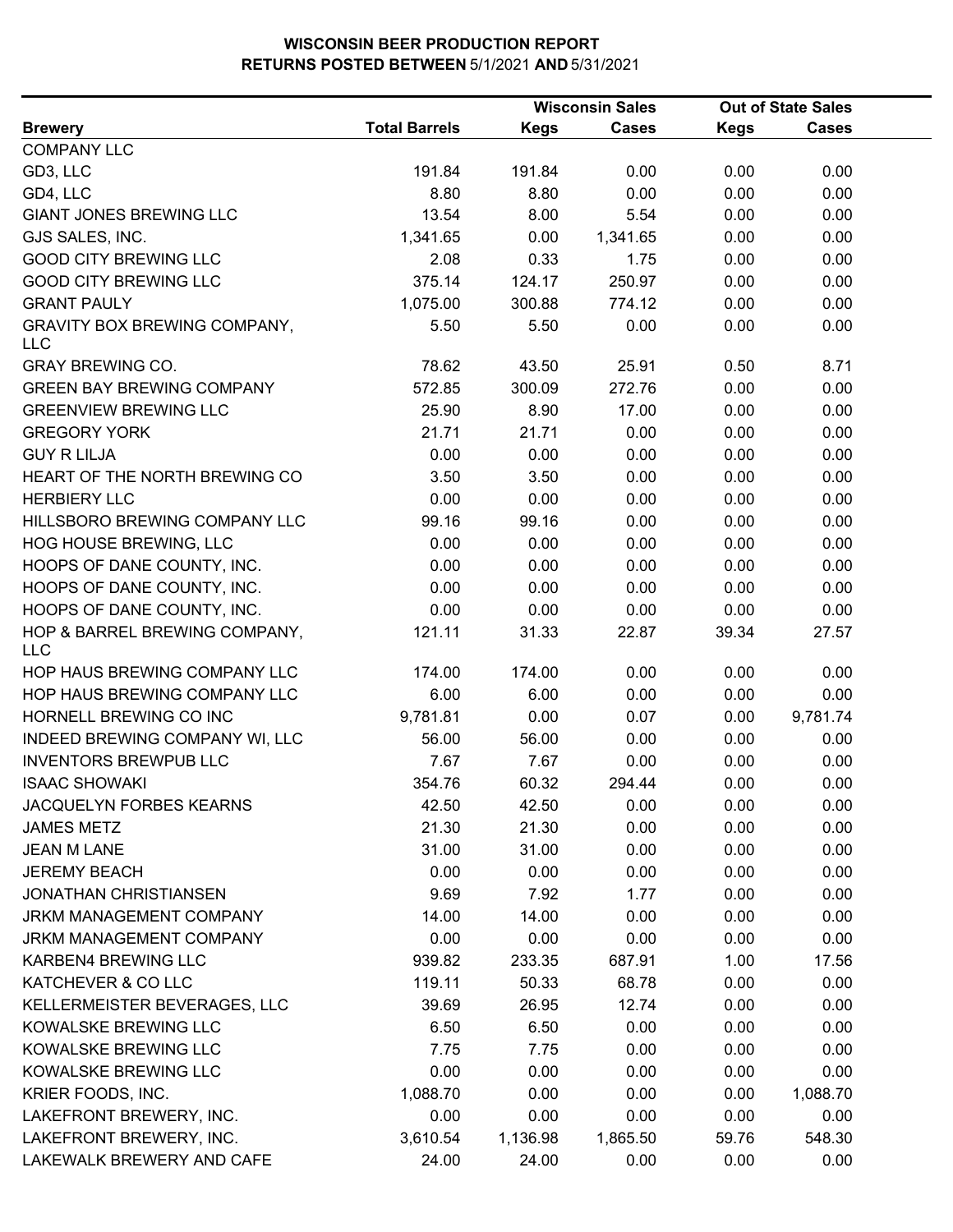|                                                        |                      |             | <b>Wisconsin Sales</b> |             | <b>Out of State Sales</b> |  |
|--------------------------------------------------------|----------------------|-------------|------------------------|-------------|---------------------------|--|
| <b>Brewery</b>                                         | <b>Total Barrels</b> | <b>Kegs</b> | <b>Cases</b>           | <b>Kegs</b> | <b>Cases</b>              |  |
| <b>COMPANY</b>                                         |                      |             |                        |             |                           |  |
| <b>LARRY TRACHENBROIT</b>                              | 0.00                 | 0.00        | 0.00                   | 0.00        | 0.00                      |  |
| LAYMAN BREWING, LLC                                    | 2.24                 | 2.24        | 0.00                   | 0.00        | 0.00                      |  |
| <b>LAZY MONK BREWING LLC</b>                           | 46.52                | 22.21       | 24.31                  | 0.00        | 0.00                      |  |
| LEDGESTONE ESTATE LLC                                  | 0.00                 | 0.00        | 0.00                   | 0.00        | 0.00                      |  |
| <b>LEE BURGESS</b>                                     | 0.00                 | 0.00        | 0.00                   | 0.00        | 0.00                      |  |
| <b>LEVI FUNK</b>                                       | 7.52                 | 0.42        | 7.10                   | 0.00        | 0.00                      |  |
| LHM BREW PUB, LLC                                      | 7.95                 | 7.95        | 0.00                   | 0.00        | 0.00                      |  |
| LOOKING FOR GROUP BREWING<br><b>MADISON LLC</b>        | 14.42                | 14.42       | 0.00                   | 0.00        | 0.00                      |  |
| <b>LOST ISLAND WINE LLC</b>                            | 14.50                | 14.50       | 0.00                   | 0.00        | 0.00                      |  |
| LOW DAILY LLC                                          | 19.58                | 19.58       | 0.00                   | 0.00        | 0.00                      |  |
| LUCETTE BREWING COMPANY LLC                            | 78.83                | 43.50       | 35.33                  | 0.00        | 0.00                      |  |
| LUCKYS 1313 BREW PUB INVESTOR<br><b>LLC</b>            | 16.30                | 16.30       | 0.00                   | 0.00        | 0.00                      |  |
| LUCKYS 1313 BREW PUB INVESTOR<br><b>LLC</b>            | 0.00                 | 0.00        | 0.00                   | 0.00        | 0.00                      |  |
| LUCKYS 1313 BREW PUB INVESTOR<br><b>LLC</b>            | 0.00                 | 0.00        | 0.00                   | 0.00        | 0.00                      |  |
| <b>MAG ENTERTAINMENT LLC</b>                           | 0.00                 | 0.00        | 0.00                   | 0.00        | 0.00                      |  |
| MARK ANTHONY BREWING INC                               | 137,910.31           | 0.00        | 47,872.77              | 0.00        | 90,037.54                 |  |
| <b>MATTHEW R SCHMIDT</b>                               | 25.50                | 25.50       | 0.00                   | 0.00        | 0.00                      |  |
| MCFLESHMAN'S BREWING CO., LLC.                         | 53.63                | 33.53       | 20.10                  | 0.00        | 0.00                      |  |
| <b>MCZ'S BREWING, LLC</b>                              | 3.80                 | 3.80        | 0.00                   | 0.00        | 0.00                      |  |
| MELMS BREWING COMPANY INC                              | 9.75                 | 9.75        | 0.00                   | 0.00        | 0.00                      |  |
| MICHAEL CHRISTENSON                                    | 31.00                | 31.00       | 0.00                   | 0.00        | 0.00                      |  |
| MICHAEL W ZUPKE                                        | 0.00                 | 0.00        | 0.00                   | 0.00        | 0.00                      |  |
| MILWAUKEE BREWING COMPANY                              | 10.00                | 10.00       | 0.00                   | 0.00        | 0.00                      |  |
| MILWAUKEE BREWING COMPANY                              | 671.51               | 228.50      | 443.01                 | 0.00        | 0.00                      |  |
| <b>MISSION BREWERY INC</b>                             | 0.00                 | 0.00        | 0.00                   | 0.00        | 0.00                      |  |
| MOBCRAFT BEER INC.                                     | 616.74               | 185.46      | 401.60                 | 10.92       | 18.76                     |  |
| <b>MODICUM BREWING LLC</b>                             | 13.60                | 9.25        | 4.35                   | 0.00        | 0.00                      |  |
| MOLSON COORS BEVERAGE<br><b>COMPANY USA LLC</b>        | 5,063.93             | 818.40      | 3,099.08               | 528.00      | 618.45                    |  |
| MOLSON COORS BEVERAGE<br><b>COMPANY USA LLC</b>        | 3,137.73             | 0.00        | $-0.02$                | 0.00        | 3,137.75                  |  |
| <b>MOLSON COORS BEVERAGE</b><br><b>COMPANY USA LLC</b> | 637,062.09           | 11,257.42   | 143,316.99             | 39,015.06   | 443,472.62                |  |
| <b>MOLSON COORS BEVERAGE</b><br><b>COMPANY USA LLC</b> | 151.04               | 0.00        | 0.07                   | 0.00        | 150.97                    |  |
| MOLSON COORS USA LLC                                   | 0.00                 | 0.00        | 0.00                   | 0.00        | 0.00                      |  |
| MOOSEJAW PIZZA & BREWING CO LLC                        | 93.50                | 46.25       | 47.25                  | 0.00        | 0.00                      |  |
| MOUNTAIN CREST SRL LLC                                 | 4,927.13             | 12.00       | 766.11                 | 0.00        | 4,149.02                  |  |
| <b>NATHANIEL FAKLER</b>                                | 9.51                 | 9.51        | 0.00                   | 0.00        | 0.00                      |  |
| <b>NEW BARONS BREWING</b><br><b>COOPERATIVE</b>        | 22.58                | 15.58       | 7.00                   | 0.00        | 0.00                      |  |
| NEW GLARUS BREWING COMPANY                             | 23,077.53            | 5,323.50    | 17,754.03              | 0.00        | 0.00                      |  |
| NEW GLARUS BREWING COMPANY                             | 214.98               | 29.50       | 185.48                 | 0.00        | 0.00                      |  |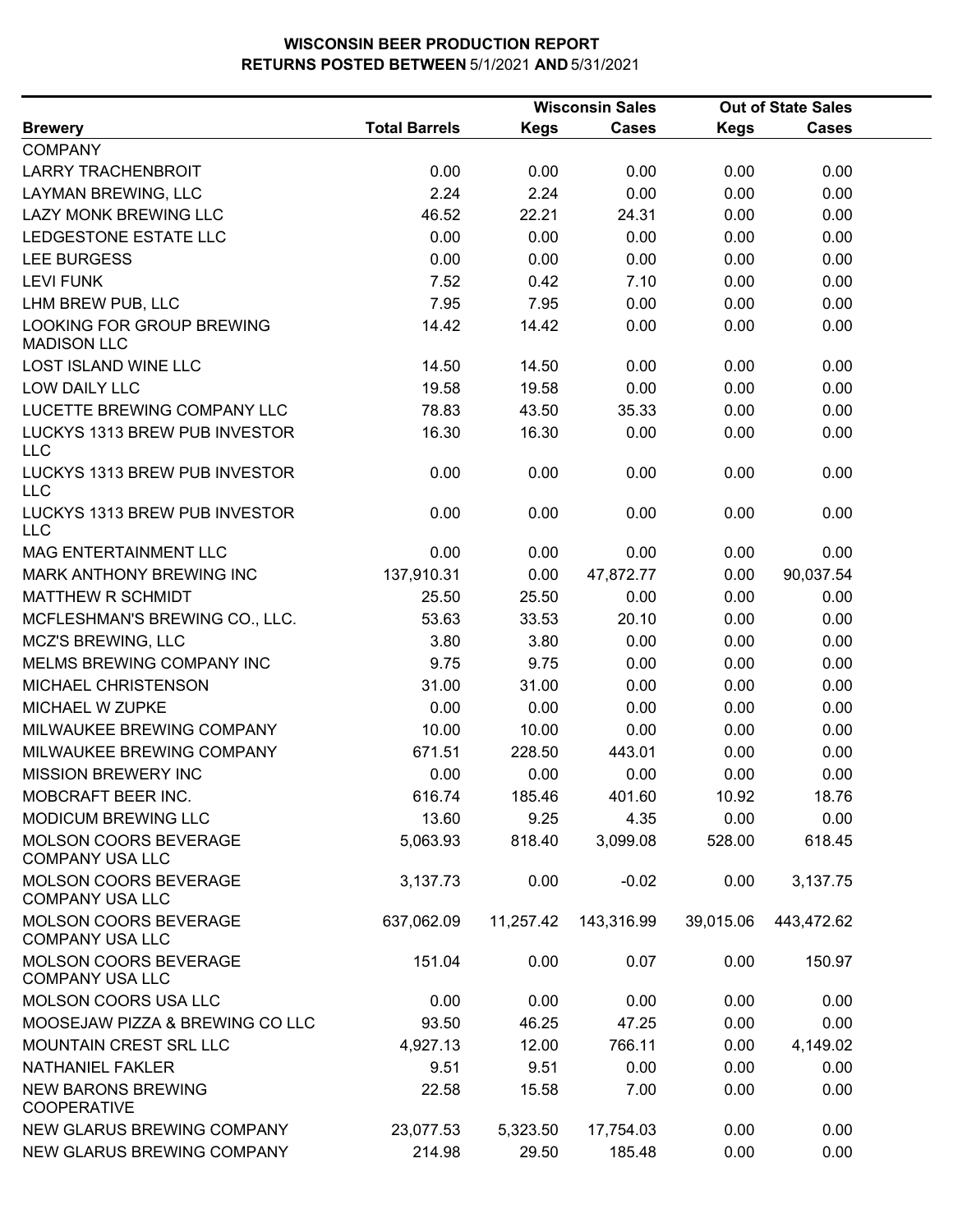|                                                        |                      | <b>Wisconsin Sales</b> |              |             | <b>Out of State Sales</b> |  |
|--------------------------------------------------------|----------------------|------------------------|--------------|-------------|---------------------------|--|
| <b>Brewery</b>                                         | <b>Total Barrels</b> | <b>Kegs</b>            | <b>Cases</b> | <b>Kegs</b> | <b>Cases</b>              |  |
| NEW MERIDIAN BEER, LLC                                 | 16.17                | 16.17                  | 0.00         | 0.00        | 0.00                      |  |
| NEXT DOOR BREWING LLC                                  | 0.00                 | 0.00                   | 0.00         | 0.00        | 0.00                      |  |
| <b>NEXT DOOR BREWING LLC</b>                           | 7.12                 | 6.50                   | 0.62         | 0.00        | 0.00                      |  |
| NICHOLAS CALAWAY                                       | 130.87               | 71.25                  | 59.62        | 0.00        | 0.00                      |  |
| NOBLE ROOTS BREWING COMPANY,<br><b>LLC</b>             | 28.60                | 28.60                  | 0.00         | 0.00        | 0.00                      |  |
| NORTHWOODS BREWING CORP LLC                            | 12.00                | 12.00                  | 0.00         | 0.00        | 0.00                      |  |
| OFF-KILTER BREWING INC                                 | 3.32                 | 0.50                   | 0.00         | 0.50        | 2.32                      |  |
| <b>OLIPHANT BREWING LLC</b>                            | 118.70               | 93.23                  | 0.00         | 25.47       | 0.00                      |  |
| O'SO BREWING COMPANY                                   | 153.54               | 71.83                  | 76.58        | 1.50        | 3.63                      |  |
| PABST BREWING COMPANY, LLC                             | 2,893.31             | 0.00                   | 0.00         | 0.00        | 2,893.31                  |  |
| PABST HOLDINGS LLC                                     | 0.00                 | 0.00                   | 0.00         | 0.00        | 0.00                      |  |
| PABST HOLDINGS LLC                                     | 0.00                 | 0.00                   | 0.00         | 0.00        | 0.00                      |  |
| PABST HOLDINGS LLC                                     | 0.00                 | 0.00                   | 0.00         | 0.00        | 0.00                      |  |
| PABST HOLDINGS LLC                                     | 0.00                 | 0.00                   | 0.00         | 0.00        | 0.00                      |  |
| PABST HOLDINGS LLC                                     | 0.00                 | 0.00                   | 0.00         | 0.00        | 0.00                      |  |
| PETER H GENTRY                                         | 284.31               | 130.00                 | 154.31       | 0.00        | 0.00                      |  |
| PETER PETERSON                                         | 6.00                 | 6.00                   | 0.00         | 0.00        | 0.00                      |  |
| PETSKULL BREWING COMPANY LLC                           | 34.00                | 34.00                  | 0.00         | 0.00        | 0.00                      |  |
| PHUSION PROJECTS LLC                                   | 56,871.20            | 0.00                   | 3,341.28     | 0.00        | 53,529.92                 |  |
| PIGEON RIVER BREWING LLC                               | 63.06                | 22.33                  | 40.73        | 0.00        | 0.00                      |  |
| PITCHFORK BREWING LLC                                  | 30.00                | 30.00                  | 0.00         | 0.00        | 0.00                      |  |
| PLYMOUTH BREWING COMPANY LLC                           | 0.00                 | 0.00                   | 0.00         | 0.00        | 0.00                      |  |
| PORT HURON BREWING COMPANY,<br>LLC                     | 0.00                 | 0.00                   | 0.00         | 0.00        | 0.00                      |  |
| PUBLIC CRAFT BREWING COMPANY<br><b>LLC</b>             | 48.12                | 31.95                  | 16.17        | 0.00        | 0.00                      |  |
| R' NOGGIN BREWING LLC                                  | 0.00                 | 0.00                   | 0.00         | 0.00        | 0.00                      |  |
| RACINE BREWING COMPANY                                 | 18.00                | 18.00                  | 0.00         | 0.00        | 0.00                      |  |
| RADIX FERMENTATION LLC                                 | 0.34                 | 0.34                   | 0.00         | 0.00        | 0.00                      |  |
| RAIL HOUSE PROPERTIES LLC                              | 45.89                | 45.89                  | 0.00         | 0.00        | 0.00                      |  |
| RAISED GRAIN BREWING COMPANY<br><b>LLC</b>             | 431.26               | 227.50                 | 203.76       | 0.00        | 0.00                      |  |
| RANDYS FUNHUNTERS BREWERY INC                          | 6.00                 | 6.00                   | 0.00         | 0.00        | 0.00                      |  |
| <b>REBELLION BREWING HOLDING</b><br><b>COMPANY INC</b> | 20.75                | 20.75                  | 0.00         | 0.00        | 0.00                      |  |
| RED EYE BREWING COMPANY LLC                            | 32.60                | 32.60                  | 0.00         | 0.00        | 0.00                      |  |
| REGAL BRAU BREWING COMPANY LLC                         | 578.48               | 0.00                   | 90.83        | 0.00        | 487.65                    |  |
| RHINELANDER BREWING CO LLC                             | 5,564.85             | 7.75                   | 93.93        | 0.00        | 5,463.17                  |  |
| RHINELANDER BREWING CO LLC                             | 21.86                | 11.11                  | 10.75        | 0.00        | 0.00                      |  |
| <b>RIGHT BAUER LLC</b>                                 | 4.00                 | 4.00                   | 0.00         | 0.00        | 0.00                      |  |
| RIO LOBO LLC                                           | 0.00                 | 0.00                   | 0.00         | 0.00        | 0.00                      |  |
| <b>ROBERT A LARSON</b>                                 | 123.65               | 57.17                  | 66.48        | 0.00        | 0.00                      |  |
| ROCK COUNTY BREWING COMPANY<br><b>LLC</b>              | 16.84                | 16.84                  | 0.00         | 0.00        | 0.00                      |  |
| <b>ROCK'N BEER LLC</b>                                 | 25.00                | 25.00                  | 0.00         | 0.00        | 0.00                      |  |
| ROGER HILLESTAD                                        | 9.63                 | 9.63                   | 0.00         | 0.00        | 0.00                      |  |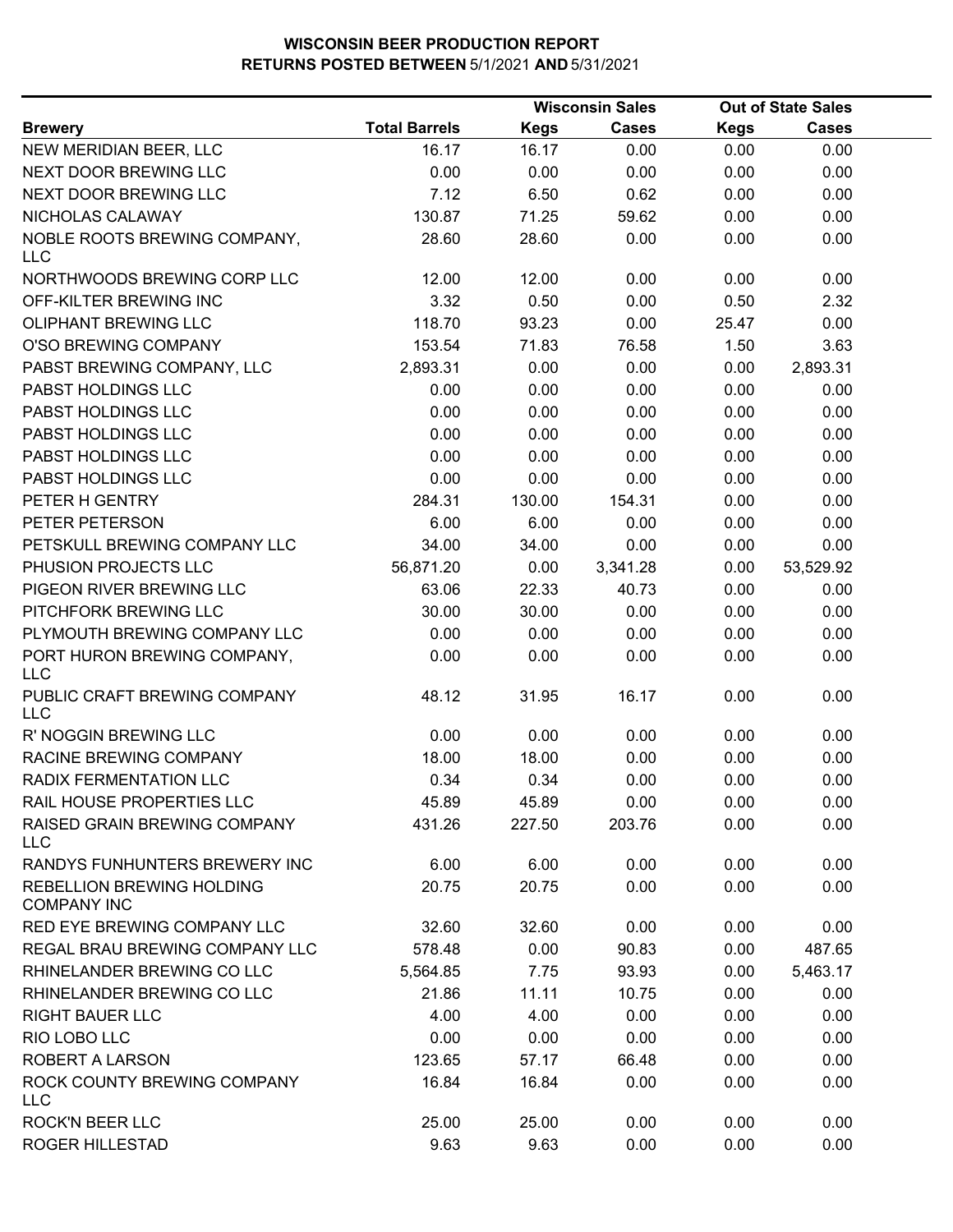|                                                        |                      |             | <b>Wisconsin Sales</b> |             | <b>Out of State Sales</b> |  |
|--------------------------------------------------------|----------------------|-------------|------------------------|-------------|---------------------------|--|
| <b>Brewery</b>                                         | <b>Total Barrels</b> | <b>Kegs</b> | <b>Cases</b>           | <b>Kegs</b> | <b>Cases</b>              |  |
| <b>ROGER MILLER</b>                                    | 13.43                | 13.43       | 0.00                   | 0.00        | 0.00                      |  |
| ROUND MAN BREWING CO., LLC                             | 26.42                | 26.42       | 0.00                   | 0.00        | 0.00                      |  |
| RUSH RIVER BREWING LLC                                 | 170.34               | 50.35       | 37.24                  | 52.50       | 30.25                     |  |
| RYAN D STOLT                                           | 10.93                | 9.33        | 1.60                   | 0.00        | 0.00                      |  |
| RYANS ON YORK LLC                                      | 0.00                 | 0.00        | 0.00                   | 0.00        | 0.00                      |  |
| SAHALE ALE WORKS, LLC                                  | 24.50                | 24.50       | 0.00                   | 0.00        | 0.00                      |  |
| SAND CREEK BREWING CO LLC                              | 648.67               | 213.50      | 435.17                 | 0.00        | 0.00                      |  |
| SAWMILL BREWING CO INC                                 | 26.50                | 26.50       | 0.00                   | 0.00        | 0.00                      |  |
| SAWMILL LOGGER ENTERPRISES LLC                         | 0.00                 | 0.00        | 0.00                   | 0.00        | 0.00                      |  |
| SHB HOLDINGS LLC                                       | 4.00                 | 4.00        | 0.00                   | 0.00        | 0.00                      |  |
| SLEEMAN BREWING COMPANY USA<br><b>INC</b>              | 3,302.73             | 16.00       | 96.73                  | $-16.00$    | 3,206.00                  |  |
| SOME NERVE BREWING COMPANY LLC                         | 10.05                | 10.05       | 0.00                   | 0.00        | 0.00                      |  |
| SONNY'S PIZZERIA, LLC                                  | 6.00                 | 6.00        | 0.00                   | 0.00        | 0.00                      |  |
| SOUTH SHORE BREWERY, INC.                              | 145.76               | 80.18       | 49.95                  | 7.50        | 8.13                      |  |
| SOUTH SHORE BREWERY, INC.                              | 15.62                | 15.62       | 0.00                   | 0.00        | 0.00                      |  |
| SPB LLC                                                | 1,351.13             | 390.25      | 743.45                 | 188.50      | 28.93                     |  |
| SPRECHER BREWING COMPANY, LLC                          | 283.71               | 0.00        | 281.53                 | 0.00        | 2.18                      |  |
| STARBOARD BREWING COMPANY LLC                          | 4.00                 | 4.00        | 0.00                   | 0.00        | 0.00                      |  |
| STATE LINE DISTILLERY, LLC                             | 0.00                 | 0.00        | 0.00                   | 0.00        | 0.00                      |  |
| STEELHEAD ALEWORKS LLC                                 | 0.00                 | 0.00        | 0.00                   | 0.00        | 0.00                      |  |
| <b>STEPHEN B ZINK</b>                                  | 3.00                 | 3.00        | 0.00                   | 0.00        | 0.00                      |  |
| STILLMANK BREWING COMPANY                              | 168.98               | 69.69       | 99.29                  | 0.00        | 0.00                      |  |
| STONE ARCH BREWPUB INC.                                | 176.49               | 176.49      | 0.00                   | 0.00        | 0.00                      |  |
| STUBBORN BROTHERS BREWERY LLC                          | 40.06                | 40.06       | 0.00                   | 0.00        | 0.00                      |  |
| SUNSHINE BREWING COMPANY LLC                           | 14.00                | 14.00       | 0.00                   | 0.00        | 0.00                      |  |
| SUPERMOON BEER COMPANY LLC                             | 0.00                 | 0.00        | 0.00                   | 0.00        | 0.00                      |  |
| SWITCHGEAR BREWING COMPANY<br><b>LLC</b>               | 17.50                | 17.50       | 0.00                   | 0.00        | 0.00                      |  |
| THE EAU CLAIRE BREWING PROJECT<br><b>LLC</b>           | 147.84               | 73.72       | 74.12                  | 0.00        | 0.00                      |  |
| THE EXPLORIUM BREWPUB LLC                              | 40.00                | 40.00       | 0.00                   | 0.00        | 0.00                      |  |
| THE GARAGE BIKES & BREWS LLC                           | 4.50                 | 4.50        | 0.00                   | 0.00        | 0.00                      |  |
| THE GD 2, LLC                                          | 42.19                | 42.19       | 0.00                   | 0.00        | 0.00                      |  |
| THE GREAT DANE PUB AND BREWING<br>COMPANY, INC.        | 46.42                | 46.42       | 0.00                   | 0.00        | 0.00                      |  |
| THE LONE GIRL BREWING COMPANY -<br><b>WAUNAKEE LLC</b> | 34.00                | 34.00       | 0.00                   | 0.00        | 0.00                      |  |
| THE MCKENZIE RIVER CORPORATION                         | 0.00                 | 0.00        | 0.00                   | 0.00        | 0.00                      |  |
| THIRD SPACE BREWING LLC                                | 1,049.84             | 280.50      | 769.34                 | 0.00        | 0.00                      |  |
| THUMB KNUCKLE BREWING COMPANY                          | 6.50                 | 6.50        | 0.00                   | 0.00        | 0.00                      |  |
| <b>TIMOTHY DUERST</b>                                  | 31.60                | 31.60       | 0.00                   | 0.00        | 0.00                      |  |
| <b>TIMOTHY M NELSON</b>                                | 403.00               | 403.00      | 0.00                   | 0.00        | 0.00                      |  |
| TITLETOWN BREWING CO LLC                               | 207.16               | 76.33       | 130.83                 | 0.00        | 0.00                      |  |
| <b>TOPPLING GOLIATH INC</b>                            | 0.00                 | 0.00        | 0.00                   | 0.00        | 0.00                      |  |
| TRIBUTE BREWING COMPANY LLC                            | 47.93                | 19.00       | 28.93                  | 0.00        | 0.00                      |  |
| TURTLE STACK BREWERY, LLC                              | 19.17                | 19.17       | 0.00                   | 0.00        | 0.00                      |  |